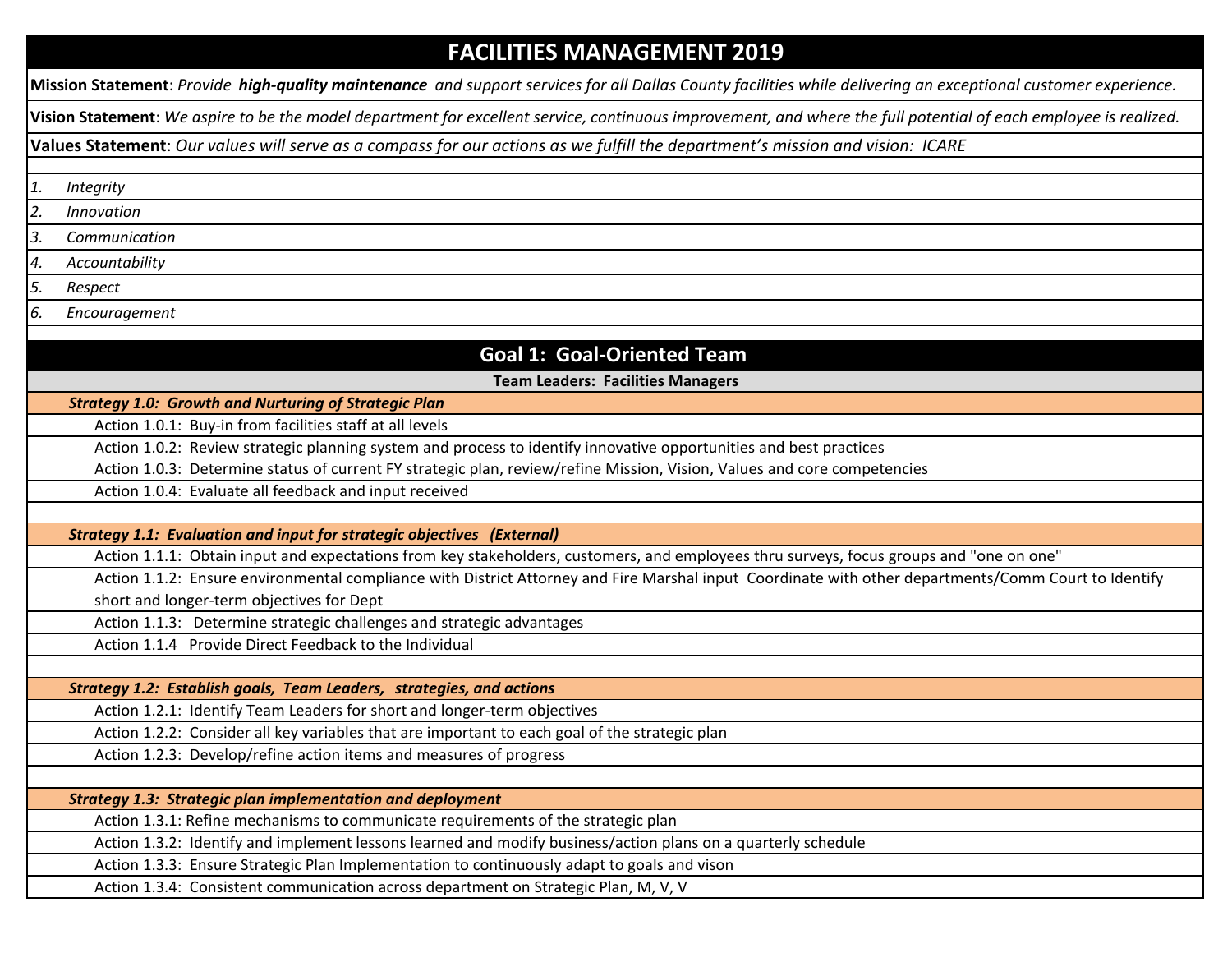*Strategy 1.4: Promote Integrity and Trust within the department* 

Action 1.4.1: Identify and establish consistent expectations of Integrity and Trust

Action 1.4.2: Implement individual sessions with staff to communicate expectations of Integrity and Trust

Action 1.4.3: Develop program to recognize and hold employees accountable to breaches of Integrity and Trust

*Strategy 1.5: Enhance department meeting structure* 

Action 1.5.1: Continue senior leadership team meetings weekly

Action 1.5.2: Conduct small meetings with staff for two way communication

Action 1.5.3: Implement video teleconferencing to enhance efficient communication with front line staff

*Strategy 1.6: Individual accountability* 

Action 1.6.1: Enhance job descriptions to include preventive maintenance and customer service as Facilities Department core values

Action 1.6.2: Develop facilities staff knowledge on Industry operational standards and procedures (IFMA Training program)

Action 1.6.3: Establish a culture of performance accountability for Facilities employees at all levels

## **Goal 2: Practice Sound Governance and Fiscal Accountability**

**Team Leaders: Fiscal Services Manager/Contracts Manager**

#### *Strategy 2.0: Efficiency in fiscal management processes*

Action 2.0.1: Establish schedule meetings with budget, auditors, and purchasing improve procurement practices

Action 2.0.2: Continue monthly meetings with auditors to discuss issues between departments in regards to invoicing / Establish a PARTNERSHIP between the three departments

Action 2.0.3: Identify and develop contracts that simplify purchasing processes (JOC, plumbing and parts, IDIQ-indefinite delivery/indefinite quantity)

Action 2.0.4: Move towards electronic efficiencies for departmental procurement practices

Action 2.0.5: Continue to streamline our response process by effectively utilizing our req/rmr portals (minimize turnaround time)

Action 2.0.6: Develop procedures and train personnel to ensure efficiencies and budget control

Action 2.0.7: Establish quarterly meetings to discuss our budget/ disscuss how many reqs and by who are being requested/ whether they are truly emergency and level 1

*Strategy 2.1: Effective contract management* 

Action 2.1.1: Review of departmental contracts, including extensions, for specifications with technical experts

Action 2.1.2: Develop tracking mechanism for fiscal services to keep accurate balance per contract PO

Action 2.1.3: Perform quarterly meetings to monitor contract performance review process and train internal users

Action 2.1.4: Develop database for contract expirations and extensions (including review period, 90 days out) for Fiscal Services and Contract Manager

*Strategy 2.2: Fiscal accountability* 

Action 2.2.1: Improve accountability and ensure employees follow Facilities purchasing procedures

Action 2.2.2: Ensure that supervisors are following purchasing processes (SBE, Bids, JOC)

Action 2.2.3: Develop all accounts digital running balance system

Action 2.2.4: Weekly reporting to upper management of accounts balances for 1021 & 1022

Action 2.2.5: Create department budget review team and establish quarterly meetings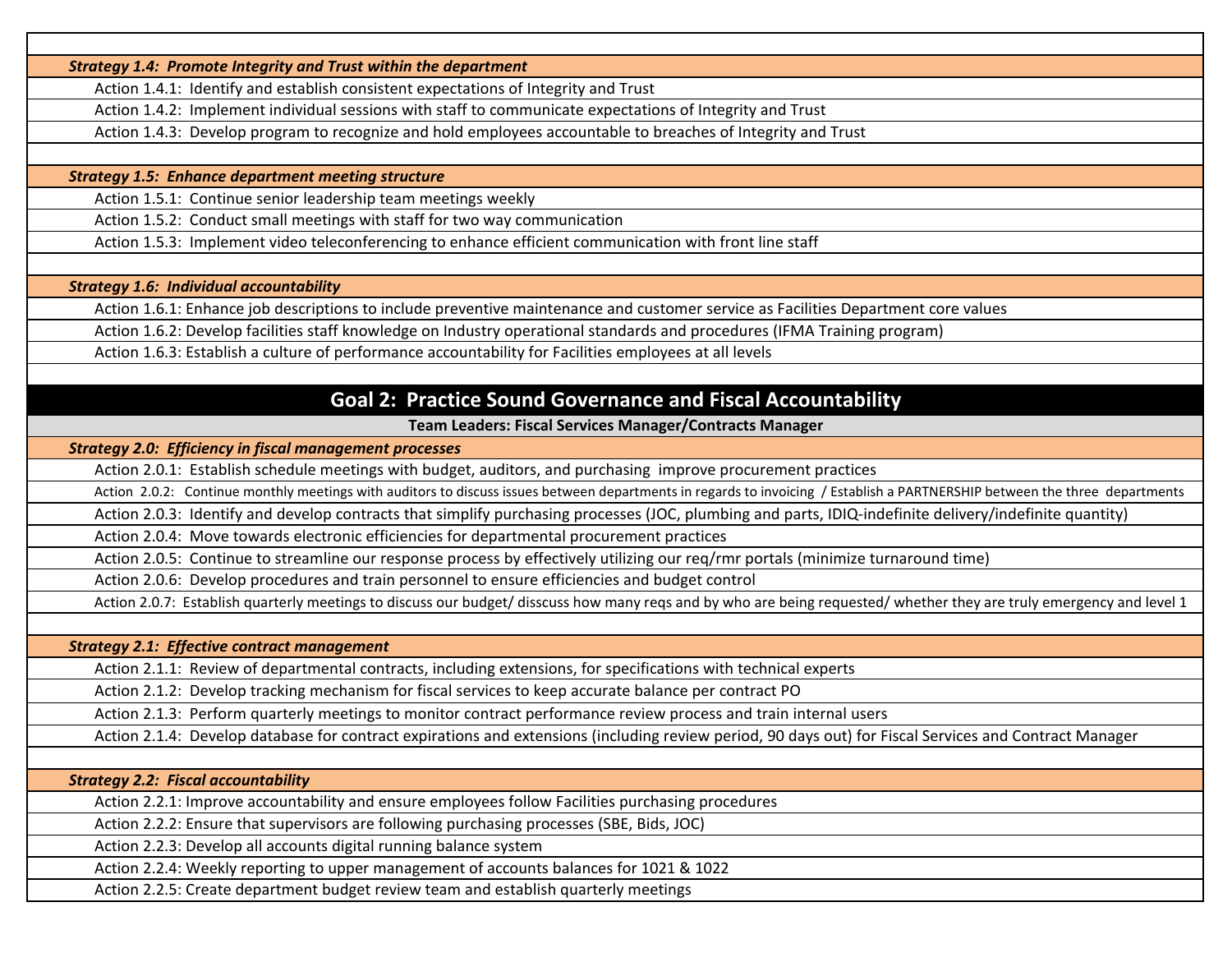#### **Goal 3: Promote Excellence in Customer Service**

**Team Leaders: Operations**

*Strategy 3.0: Listening to internal and external customer* 

Action 3.0.1: Continue regular workshops/customer council network with departments

Action 3.1.2: Continue bi-annual internal and external customer surveys

Action 3.1.3: Address the voice of the customers issues after survey

Action 3.1.4: Managers & Assist. Managers verify of completed work orders

*Strategy 3.2: Relationship management*

Action 3.2.1: Mandatory monthly customer service training at all levels; dispatch desk, day porters and vendor owners

Action 3.2.2: Manage complaint process with strong accountability and re-training procedures

Action 3.2.3 Review complaint log weekly; with customer follow up

*Strategy 3.3: CMMS enhancements* 

Action 3.3.1: Implementation of complete CMMS county wide; to include inventory, planned maintenance, work orders, labor and customer survey modules

Action 3.3.2: Create CMMS and implement operational procedures

Action 3.3.3: Create work orders for all department, additions, maintenance and repairs activities

Action 33:4: Develop automated survey per completed work order once CMMS is implemented

*Strategy 3.4: Monitor out sources county contracts* 

Action 3.4.1: Monitor janitorial, pest control, window cleaning, carpet cleaning contracts for best practices

Action 3.4.2: Monitor janitorial inspection process by including to QA (quality assurance) team inspections

Action 3.4.3: Engage Facilities Managers at all levels to perform routinely janitorial inspections to enhance front of the house

Action 3.4.4: Create and train on QA (quality assurance) standards; all mangers, assist. managers and inspectors to ensure consistent standard applications

*Strategy 3.5: Improve parking garage operations* 

Action 3.5.1: Monitor improvements schedule for painting, re-striping, numbering and any other deferred maintenance items

Action 3.5.2: Address safety concerns for customers, i.e. (cameras, speed bumps, stairwells)

Action 3.5.3: Develop onsite customer based amenities to enhance the customer experience (car wash)

### **Goal 4: Engagement and Development of Workforce Talent**

**Team Leaders: HR Generalist and Director**

*Strategy 4.0: Effective recruitment of employees* 

Action 4.0.1: Continue prescreening applications to ensure qualified people are hired

Action 4.0.2: Strategically promote job openings and encourage qualified candidates to apply

Action 4.0.3: Effectively monitor networking outreach

Action 4.0.4: Continue and enhance partnerships with technical schools, Texas Workforce Commission, career fairs, etc.

*Strategy 4.1: Compensation program and strategy*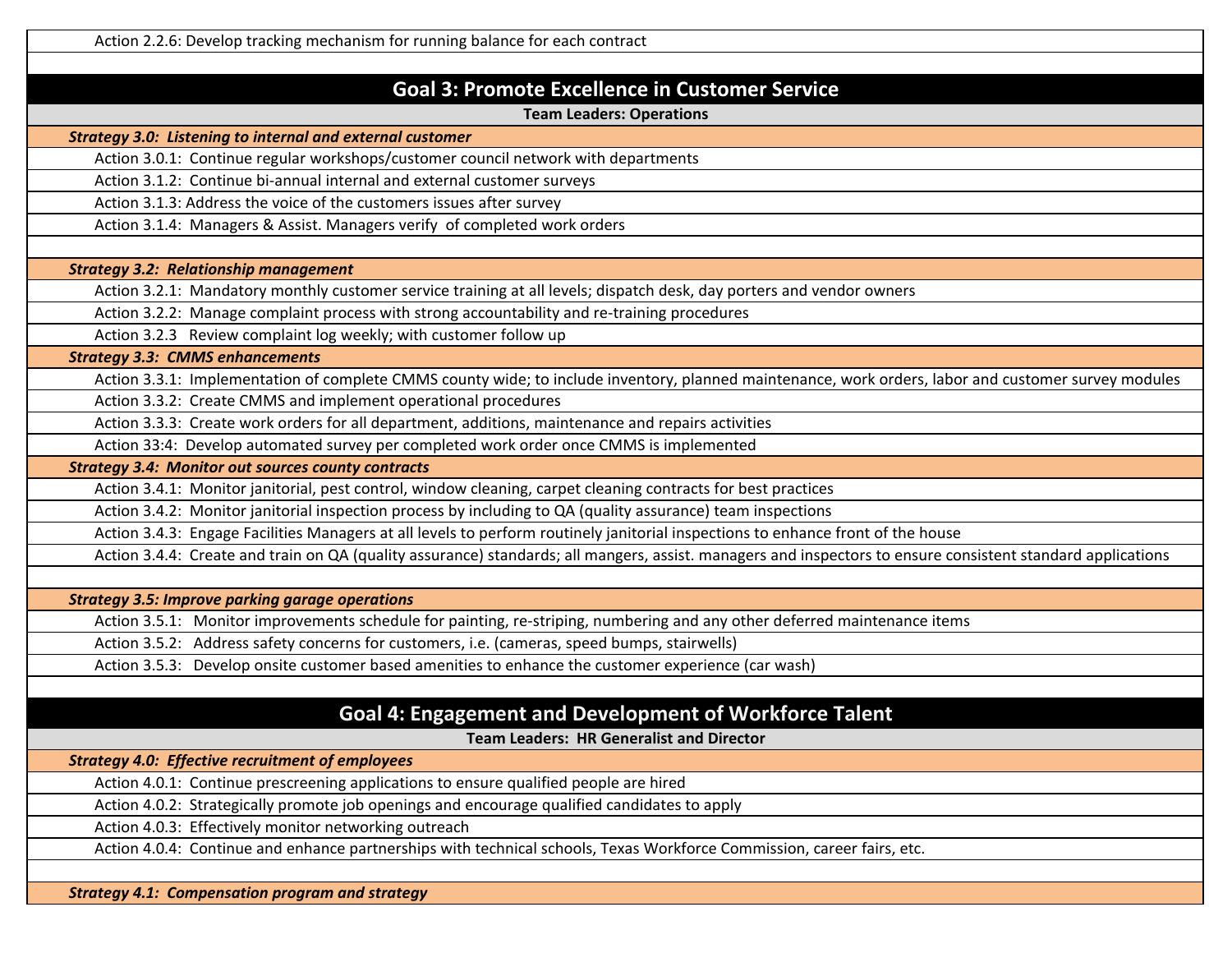Action 4.1.1: Establish and implement market-based system-wide compensation

Action 4.1.2: Streamline, simplify and automate procedure to review promotional opportunities

*Strategy 4.2: Enhance evaluation and improvement systems* 

Action 4.2.1: Continue enhancement of mid year review, performance evaluations, 360 feedback and employee satisfaction surveys

Action 4.2.2: Continue to build a culture that embraces performance, accountability and communication

Action 4.2.3: Manage performance and design a reward system that keep employees motivated

Action 4.2.4: Develop and implement clear evaluation criteria

*Strategy 4.3: Staff development* 

Action 4.3.1: Develop and implement succession strategy to ensure organizational growth

Action 4.3.2: Establish on-boarding procedure for new hires to include, tools requirements, set time with "leads" and managers

Action 4.3.3: Develop a new hire in-house training (senior staff member to new recruit)

*Strategy 4.4: HR compliance and policies* 

Action 4.4.1: Develop and communicate clear (understandable) policies that balance the interests of both management and employees

Action 4.4.2: Fully integrate compliance expectations within the policy framework

Action 4.4.3: Develop flexible work schedule to promote work-life balance

Action 4.4.4: Create procedures to communicate policy changes throughout the organization effectively

# **Goal 5: Ensure High Performance Organization**

**Team Leaders: Assistant Directors, Facilities Managers, CAPEX & Process Improvement Specialist**

*Strategy 5.0: Promoting organizational excellence* 

Action 5.0.1: Manage identified critical bldg. operations ( i.e. SWIFS, Jails & Juvenile) with response and protocols

Action 5.0.2: Effectively communicate organizational structure (vendors, JOC, internal customers, etc.)

*Strategy 5.1: Process improvement* 

Action 5.1.1: Monthly Six Sigma committee project development and reporting

Action 5.1.2: Establish timelines for all process improvement projects implementation and control processes

*Strategy 5.2: Procedures implementations and results measurement* 

Action 5.2.1: Identify major processes that require improvement

Action 5.2.2: Exploration of possible applications of ISO standards

Action 5.2.3: Train frontline employees on process improvement (yellow belt training)

Action 5.2.4: Consistent use of comparative data (ICMA, IFMA, gov. facilities depts.) for department operations

Action 5.2.5: Develop, organize and digitize department procedures (digital passdown journal)

*Strategy 5.3: Promote a culture of innovation throughout the department* 

Action 5.3.1: Communicate Innovation Award Policy to generate new ideas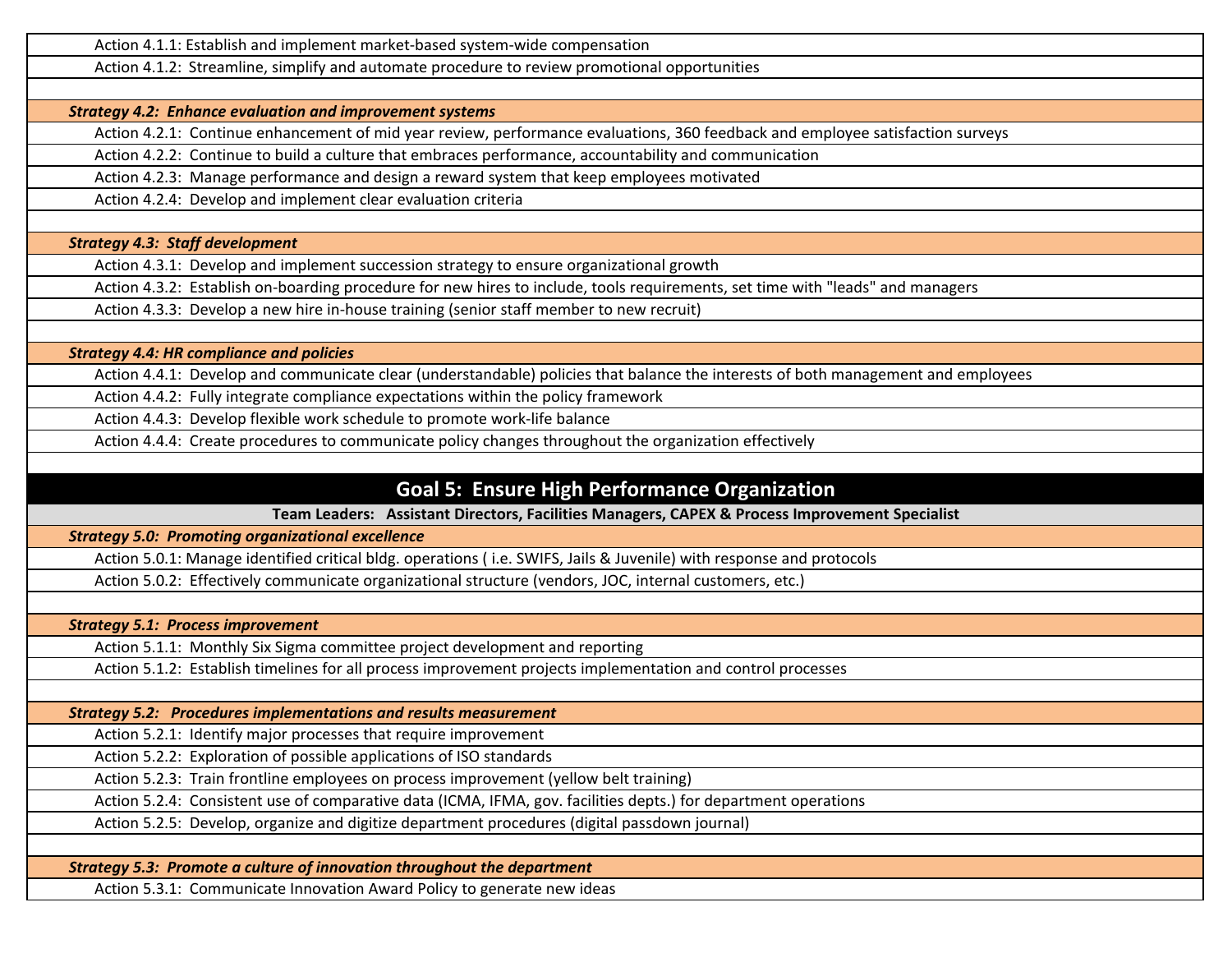Action 5.3.2: Establish a Lean/Six Sigma committee to review new innovation ideas

Action 5.3.3: Communicate innovation winners and new processes

#### *Strategy 5.4: Accountable key management*

Action 5.4.1: Manage and monitor policy and processes for issuance of keys

*Strategy 5.5: Fleet management* 

Action 5.5.1: Develop, implement and enforce fleet management policies

Action 5.5.2: Daily inspection of vehicle using the GPS application

Action 5.5.3: Monitor daily vehicle efficiency and safe use thru GPS

Action 5.5.4: Enforcing county policy and hold all drivers accountable (i.e.tolltags, red-light-City of Dallas, Country Taxpayers concerns)

Action 5.5.5: Implement defensive driving safety training every two years for all facilities drivers

Action 5.5.6: Monitor drivers safety kits, first aid kits and fire extinguisher in all vehicles (install tint for hot summer days)

*Strategy 5.6: Assess staffing throughout department* 

Action 5.6.1: Review the square footage coverage per employee/operational rate

Action 5.6.2: Review the allocation of staff throughout the department based on county needs

Action 5.6.3: Review shift scheduling and on call supervisory rotation for the most efficient use of resources

 *Strategy 5.7: Environmental stewardship* 

Action 5.7.1: Develop green initiative programs

Action 5.7.2: Implement green initiatives programs according to the latest facility management standards

Action 5.7.3: Monitor county facilities drinking water standards and make recommendations

Action 5.7.4: Monitor and manage sensitive environmental items such as asbestos and other hazards

*Strategy 5.8: Inventory and parts supply review* 

Action 5.8.1: Review process and procedures

Action 5.8.2: Conduct and maintain daily inventory practices

Action 5.8.3: Implementation of supply chain process improvement and procedures

*Strategy 5.9: Administration of the Capital Improvement Program* 

Action 5.9.1: Continue weekly monitoring and reporting on status to Facilities Management

Action 5.9.2: Meet bi-monthly with Building Managers for monitoring on status

Action 5.9.3: Enhance reporting on status to include newly created FY19 account codes

Action 5.9.4: Contract with firm to assist with process to update plan and include remaining facilities

Action 5.9.5: Provide on-going training to Capital Improvement Manager

*Strategy 5.10: Enhance space utilization of County facilities* 

Action 5.10.1: Continue monitoring of space standards county wide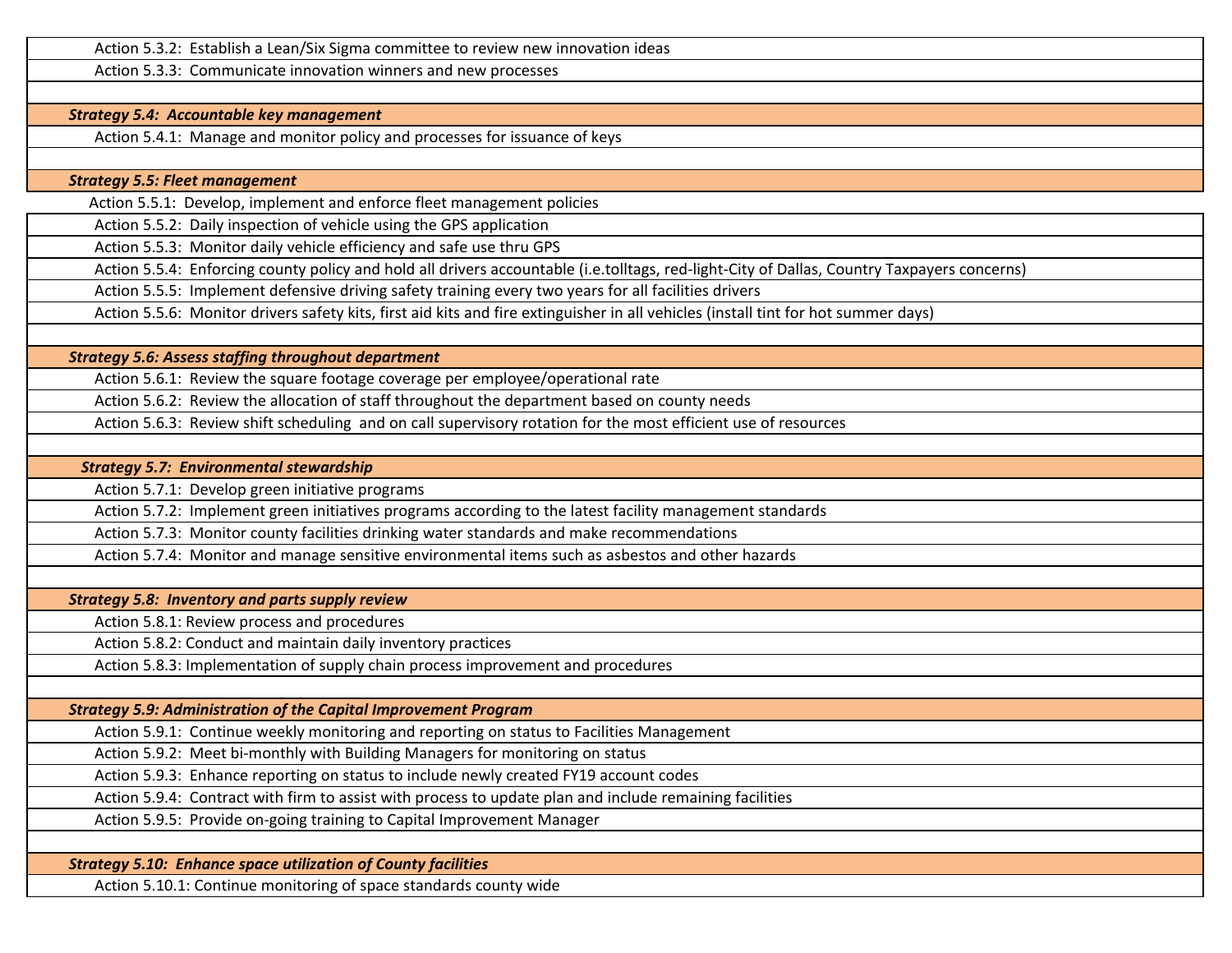*Strategy 5.11: Enhance training opportunities* 

Action 5.11.1: Develop training curriculum for all positions

Action 5.11.2: Create mechanism to document all training

Action 5.11.3: Continued use of NTT (operational training), IFMA (International Facilities Management Association), etc.

### **Goal 6: Maintaining the Highest Workplace Safety and Emergency Preparedness**

**Team Leaders: Facilities Manager and Project Engineering**

*Strategy 6.0: Catastrophic events action plan* 

Action 6.0.1: Develop an emergency response plan for facilities personnel during inclement weather and natural disasters

Action 6.0.2: Ensure necessary resources to accomplish plan

Action 6.0.3: Effectively communicate response plans, posted signage

Action 6.0.4: Develop training exercise drills and training schedule to ready staff for emergency events/natural disasters

Action 6.0.5: Implement active shooter training for all facilities employees

Action 6.0.6: Enhance departmental safety for "employee" only area (i.e. elevator swipes)

*Strategy 6.1: Enhance the workplace safety program* 

Action 6.1.1: Enhance safety compliance reviews for engine rooms

Action 6.1.2: Continue to develop and deploy safety topic schedule (onsite, website and DCFMNews emails)

Action 6.1.3: Implement mandatory online safety training capabilities to all frontline staff

Action 6.1.4: Develop hazmat and flammable storage program

Action 6.1.5: Monitor quarterly workman's comp engine room safety with an emphasis in the rewards program

*Strategy 6.2: Ensure ADA regulatory compliance* 

Action 6.2.1: ADA regulatory consultant to provide non-compliance for corrections

Action 6.2.2: Set program goals to identify, assess, and correct non-compliance ADA around the County

Action 6.2.3: Implement ADA evacuation plan

*Strategy 6.3: Storage tank program* 

Action 6.3.1: Implement management plan outlining roles of Facilities Management and operators

Action 6.3.2: Implement training, inspections, and a replacement program

### **Goal 7: Effective Communication as a Core Value**

**Team Leaders: Facilities Management Team Members**

*Strategy 7.0 Enhance branding opportunities* 

Action 7.0.1: Seek and value frontline staff feedback to determine initiatives

Action 7.0.2: Continue Explore networking opportunities to increase our market share in the filming/rental industry and communicate current policy

Action 7.0.3: All Facilities communication including print media(business cards, flyers, memos, etc.), broadcast emails, signage, etc.

Action 7.0.4: Increase the DDA account to fund DCFM programming

*Strategy 7.1: Enhance team focused culture throughout the department*